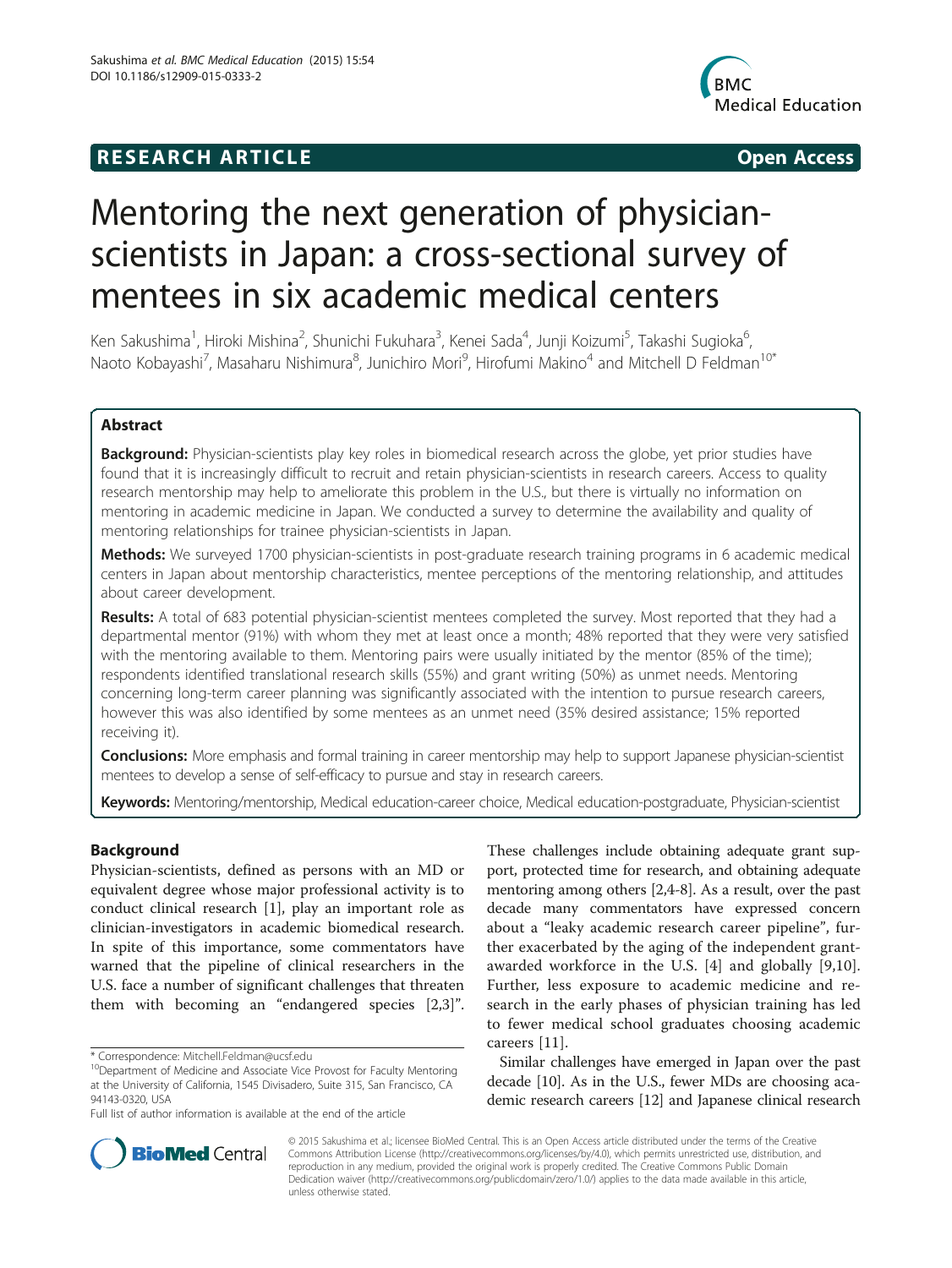productivity has declined compared with basic and life science research productivity [\[13\]](#page-5-0). The medical research career pipeline in Japan is populated by trainees who have completed a 6-Year MD degree and then undertake a 4 year PhD course in a graduate school of medicine [[14](#page-5-0)]. These graduate students (equivalent to research fellows in the US system) are assigned to either clinical departments, or basic/social science departments. In clinical departments, all faculty, post-doctoral fellows, and graduate students are required to provide clinical care, which graduate students manage concurrently with their research activities [[15-17](#page-5-0)].

Although many young Japanese physicians-in-training articulate a desire to pursue academic research careers early in training [[18](#page-5-0)], their interest often wanes during residency or post-graduate training [\[10,12,19\]](#page-5-0). A recent analysis of career trends of physician-scientists in Japan found that while the overall numbers of physician-scientists has remained stable, the number of younger physicianscientists declined sharply from 1996 to 2008 [\[10\]](#page-5-0). Why this shift occurred is not clear. In the US, much attention has focused on mentorship as a key ingredient to support recruitment and retention of trainees and junior faculty in biomedical research careers [\[7,11,20-23\]](#page-5-0). Mentorship also plays an important role in supporting trainee and junior faculty career development, satisfaction, and productivity [[24,25\]](#page-5-0). However, the extent to which mentorship (or the lack of robust mentoring relationships) may be contributing to the diminishing interest in academic research careers among young physicians in Japan is not known. In fact, there has been very little prior research on mentorship in academic medicine in Japan, and no prior study has attempted to examine and describe mentoring relationships between physician-scientist trainees and faculty in Japanese academic health sciences institutions. In this project, we surveyed physician-scientist trainees at 6 academic medical centers in Japan to understand their current mentoring relationships and perceived mentoring needs.

# Methods

### Design, setting and participants

In November 2011, we mailed by post an anonymous Japanese language questionnaire survey to 1700 potential mentees (physician-scientists as well as non-MD biomedical graduate students) at 6 academic medical centers in Japan. We selected these medical centers on the basis of geographic diversity and to represent a crosssection of academic medical centers in Japan. All postgraduate trainees in the schools of medicine at each of the 6 universities were considered eligible to receive the survey. We limited the current analysis to respondents with an MD degree in order to focus on mentorship of physician-scientists. The questionnaires were collected by our co-investigators at each of the 6 centers and were

sent to the Nippon Research Center [\(http://www.nrc.co.](http://www.nrc.co.jp/) [jp](http://www.nrc.co.jp/)) in Tokyo, Japan for input. The data was analyzed at Kyoto University. The study was reviewed and approved by the Kyoto University Graduate School and Faculty of Medicine, Institutional Review Board and Ethics Committee on October 5th, 2011, reference number E1241.

#### **Terminology**

While there is a long tradition of senior-junior professional relationships in Japan [\[26,27](#page-5-0)] there is no exact translation for the word "mentor", "mentee", or "mentoring" in Japanese. These are borrowed or imported terms that may not be understood the same way in Japan as they are in the US or in Europe [[26\]](#page-5-0). For purposes of this research we created the following operational definition of mentoring, which appeared at the beginning of the questionnaire: "A mentor is defined as a faculty member who uses his/her knowledge, skills, and experience to give individual guidance to a mentee to help the mentee pursue their own research".

#### Questionnaire and sampling

The Japanese language questionnaire items were based, in part, on a study of mentorship in academic medicine in the US that focused on mentoring of junior faculty [[24\]](#page-5-0). The Japanese survey consisted of 35 items covering: demographic characteristics, department and area of research (basic medicine, clinical medicine, social medicine or other); mentorship characteristics, including mentor assignment, position of mentor, department of mentor and mentoring frequency; the mentee's perceptions of mentoring, including satisfaction with mentoring. Questions about mentoring and mentor-mentee relationships were restricted to the person who, in the opinion of the mentee, spent the most time and effort with him or her. Questions about career and intention to pursue research included such items as expected graduation date, intention to stay at their current institution, intention to continue research activities, financial sufficiency, and current percentage of time devoted to research activities. Survey questions were mainly multiple choice with some items formatted for free-text responses. At each university we assigned a faculty member to coordinate the distribution and collection of the questionnaires. Two postal reminders were sent to participants to complete the questionnaire. No incentives were offered for completion. Completion of the anonymous questionnaire constituted consent to participate in the study.

#### Data analysis

Descriptive statistics were used to characterize respondent physician-scientists and their mentorship experiences. Comparison of mentoring topics provided to mentees versus topics desired by the mentees but not provided as well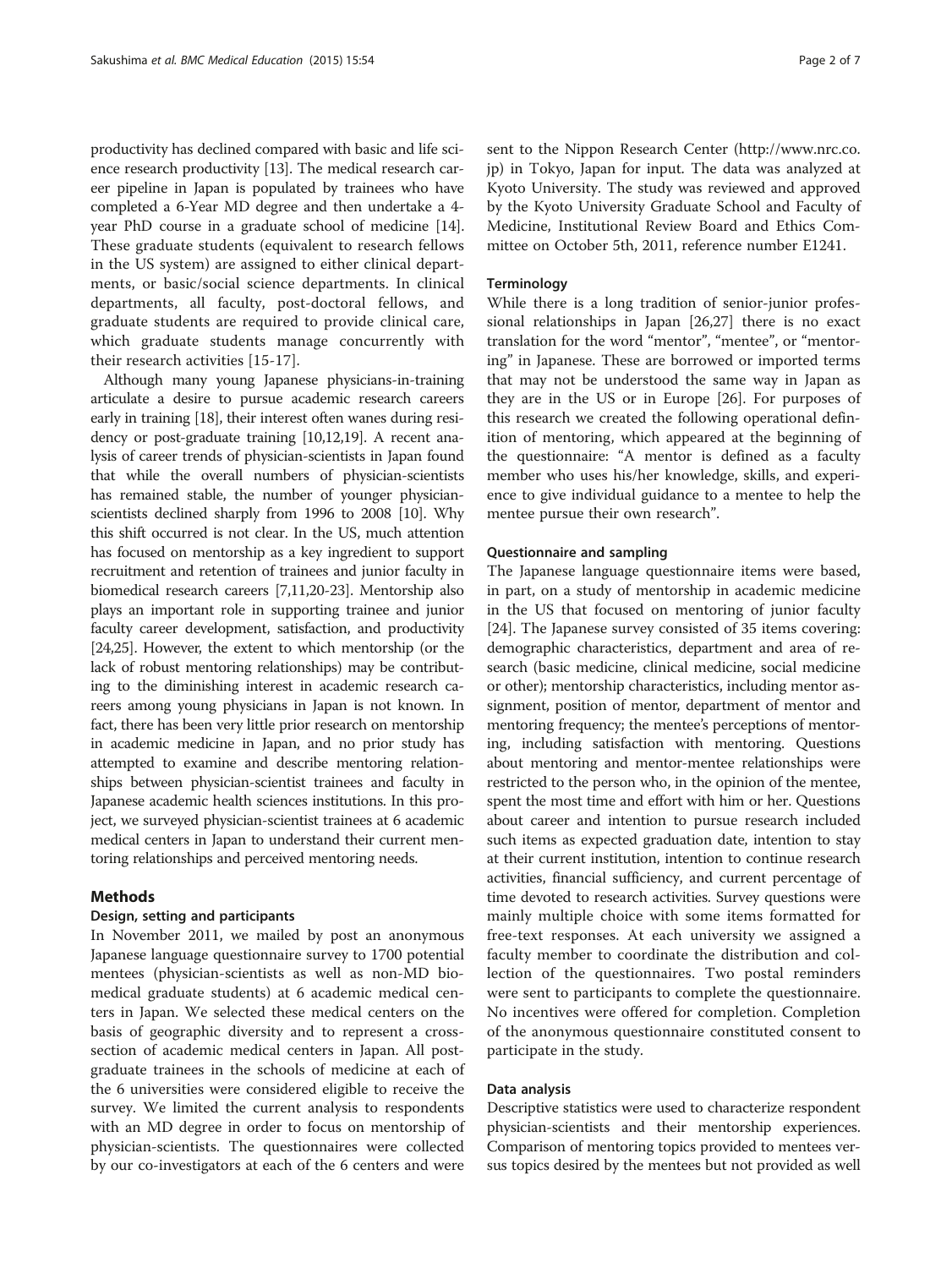<span id="page-2-0"></span>as intention to pursue a research career were examined using bivariate and multivariate analyses. Evaluations of categorical variables of this association were assessed with chi-square tests, Fisher Exact Test and risk ratios with a significance level set at  $p < 0.05$ . A generalized linear model with log-binomial regression was used to estimate adjusted risk ratio [[28](#page-5-0)]. All statistical analyses were conducted with STATA version 12.0 (STATA Corporation, College Station, TX, USA).

#### Results

# Participant demographics

A total of 683 of 1700 (40%) potential mentees from the 6 medical centers responded to the survey. Among respondents, 428 (63%) reported that they had an MD degree and were classified as physician-scientists for purposes of this analysis. Of these, 24% were female; mean age was 33 years. Demographics of physician-scientists with and without a mentor are described in Table 1. The majority of male (90.1%) and female (93.8%) physician-scientists

Table 1 Demographics of physician-scientist respondents in Japan with a mentor (N=389) and without a mentor (N=39)

| Demographics                            |     | Have mentor, n (%) | $p*$   | <b>Fisher exact</b><br>test p |
|-----------------------------------------|-----|--------------------|--------|-------------------------------|
| Gender                                  |     |                    |        |                               |
| Male                                    | 283 | (90.1)             | 0.25   | 0.33                          |
| Female                                  | 105 | (93.8)             |        |                               |
| Age (y)                                 |     |                    |        |                               |
| $<$ 40                                  | 371 | (91.4)             | 0.65   | 0.65                          |
| 40 or more                              | 15  | (88.2)             |        |                               |
| Department                              |     |                    |        |                               |
| Clinical medicine                       | 325 | (90.3)             | 0.28   | 0.40                          |
| Basic science                           | 46  | (93.9)             |        |                               |
| Other                                   | 18  | (100)              |        |                               |
| Area of research theme                  |     |                    |        |                               |
| Clinical research                       | 165 | (94.3)             | 0.54   | 0.79                          |
| Basic science                           | 200 | (95.2)             |        |                               |
| Other                                   | 19  | (100)              |        |                               |
| Time allocation for research activities |     |                    |        |                               |
| $0 - 20%$                               | 72  | (74.2)             | < 0.01 | < 0.01                        |
| 21-40%                                  | 129 | (94.2)             |        |                               |
| 41-60%                                  | 77  | (97.5)             |        |                               |
| 61-80%                                  | 83  | (96.5)             |        |                               |
| 81-100%                                 | 26  | (100)              |        |                               |
| Intention to pursue research career     |     |                    |        |                               |
| Yes                                     | 115 | (95.0)             | 0.07   | 0.09                          |
| No/Uncertain                            | 272 | (89.5)             |        |                               |

Note: Due to missing data, responses do not always total to 389.

reported that they had a mentor. Of the variables we examined, including gender, age, area of research, and intention to pursue a research career, only time allocation for research activities was significantly associated with having a mentor.

#### Mentorship demographics

Mentorship demographics of physician-scientist mentees are shown in Table [2.](#page-3-0) Most mentees (91%) had a mentor in their same department and the mentor was mainly at the full Professor/Chair of the department or Associate Professor rank. Most mentees (average of male and female = 77%) reported that they met with their mentor at least once a month. More men (76%) then women (73%) reported that overall they were satisfied with the mentoring available to them, but this difference was not statistically significant.

#### Mentoring content

Respondents noted both congruencies and disparities in terms of the substantive content they desired from their mentoring relationships, and what they reported they actually received from their mentors (Table [3\)](#page-4-0). Most respondents reported that they received adequate mentoring in research design (85%), research management (89%), and assistance with presentation and posters (75%). Topics with the widest apparent disparities between what mentees reported that they received and desired from their mentor included manuscript preparation/publishing (90% desired assistance but only 60% reported having received it), translational research skills (55% desired assistance but < 10% reported having received it) grant writing (50% desired assistance but < 20% received it) and long-term career planning (35% desired assistance but 15% received it). Interestingly, discussion of balancing personal and professional demands was neither very much desired by mentees nor delivered by most mentors.

# **Discussion**

Researchers and policymakers are increasingly concerned about an observed and persistent decrease in the number of early career physician-scientists in Japan who choose and/or ultimately remain in research careers. In an effort to investigate factors that might explain and/or help to reverse this phenomenon, this study is the first to describe mentoring relationships and the content of mentoring for junior physician-scientists in Japan. Contrary to our expectations, we found that most physicianscientist trainees reported that they had a mentor and about half reported that they were very satisfied with the mentoring available to them. Unlike some research from the US [[24,25\]](#page-5-0), we did not identify a significant gender gap in access to mentors or in satisfaction with mentoring. As has been reported previously from the US [\[24](#page-5-0)],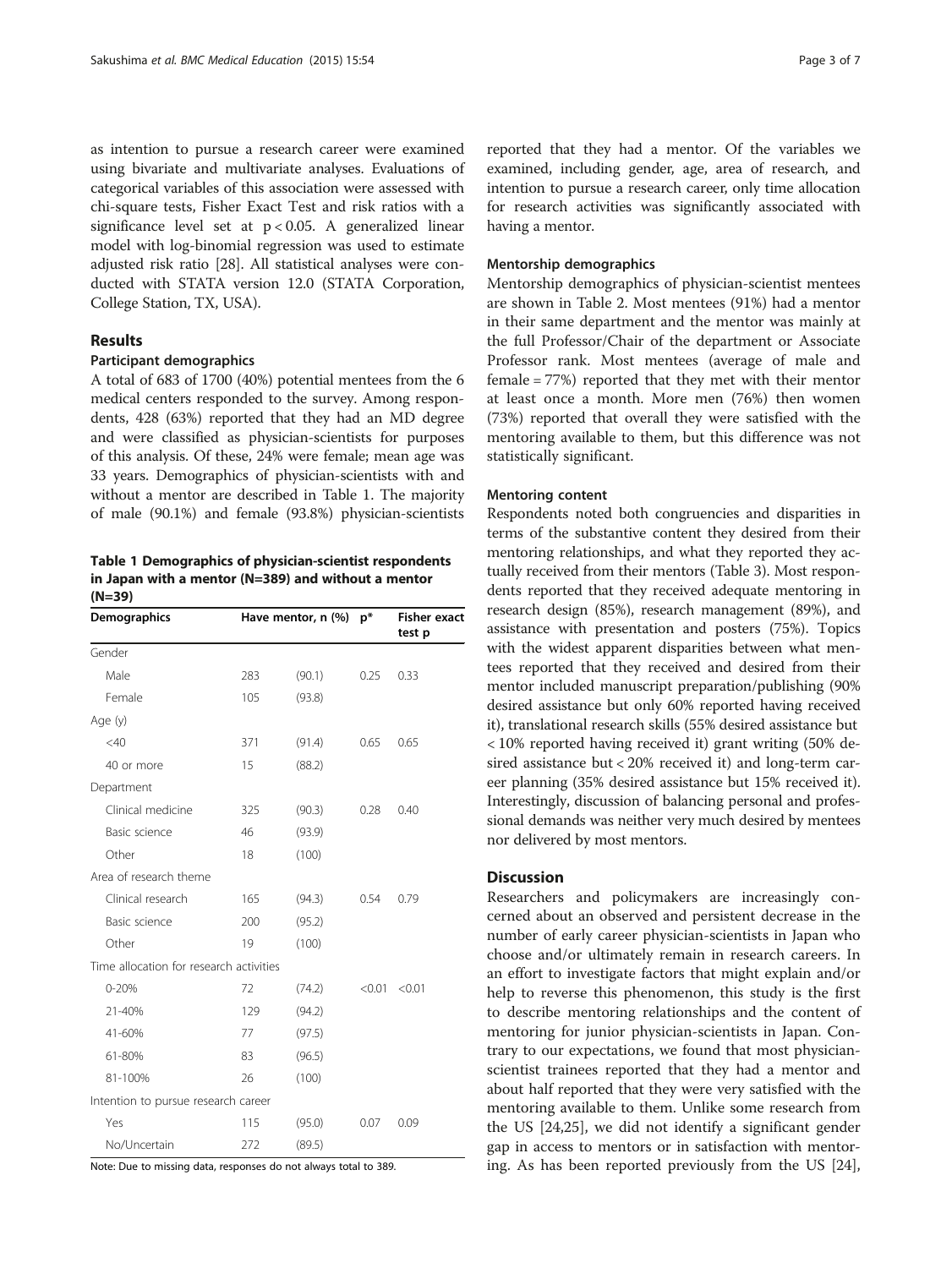| Mentorship demographics                | No. (%)    |                     |        |                                    |
|----------------------------------------|------------|---------------------|--------|------------------------------------|
|                                        |            | (N=389 with mentor) |        |                                    |
|                                        | Male       | Female              | p      | <b>Fisher Exact</b><br><b>Test</b> |
| Department of mentor                   |            |                     |        |                                    |
| Same department                        | 255 (91.1) | 95 (91.3)           | 0.93   | 1.0                                |
| Another department                     | 25 (8.9)   | 9(8.7)              |        |                                    |
| Position of mentor                     |            |                     |        |                                    |
| Dept. Chair / Professor                | 67 (23.9)  | 22 (21.4)           | 0.62   | 0.66                               |
| Associate Prof.                        | 59 (21.1)  | 27(26.2)            |        |                                    |
| Lecturer                               | 58 (20.7)  | 19 (18.4)           |        |                                    |
| Assistant Prof.                        | 80 (28.6)  | 32 (31.1)           |        |                                    |
| Other                                  | 16(5.7)    | 3(2.9)              |        |                                    |
| Mentor assignment initiated by         |            |                     |        |                                    |
| Mentor                                 | 242 (87.7) | 84 (88.4)           | < 0.01 | 0.01                               |
| Mentee                                 | 34 (12.3)  | 11(11.6)            |        |                                    |
| Other                                  | 4(1.4)     | 8(7.8)              |        |                                    |
| Mentoring Meeting Frequency            |            |                     |        |                                    |
| Every month or more                    | 213 (76.1) | 83 (79.8)           | 0.44   | 0.50                               |
| Other (combining all other categories) | 67 (23.9)  | 21(20.2)            |        |                                    |
| Satisfaction with Mentoring            |            |                     |        |                                    |
| Very satisfied/ A little satisfied     | 212 (75.7) | 75 (72.8)           | 0.56   | 0.60                               |
| Not Satisfied\Neutral                  | 68 (24.3)  | 28 (27.2)           |        |                                    |

#### <span id="page-3-0"></span>Table 2 Mentorship characteristics of survey respondents with a mentor

we did find that there was a significant association between having a mentor and more time spent conducting research.

Unlike in the US where some research suggests that mentors are most likely to be self-identified by the mentee [[21\]](#page-5-0), our data suggests that most mentoring relationships were initiated by the mentor. This is not surprising in light of the more hierarchical nature of professional relationships in Japan [[26\]](#page-5-0) and the fact that almost one-quarter of the mentors were at the professor rank, which in Japan is often indicative of being the department chair.

Our findings must be viewed through a cultural lens, recognizing that although the very terms "mentor" and "mentoring" have no exact equivalent in Japanese, there is a rich tradition of junior/senior (or senpai/kohai) professional relationships in Japan. These share some similarities but also deep cultural differences from the Western concept of mentorship. The Japanese concept encompasses both a more personal and more rigidly defined relationship in which the senior *senpai* must guide the junior kohai in the customs and behaviors required to be successful in the organization. The senpai's role is not so much to nurture independence in the kohai as it is to protect him or her in the organization. What the senpai receives in return is unquestioned loyalty and hard work [\[27\]](#page-5-0). These traditional expectations are likely carried over to the mentoring relationships in academic medical settings in Japan where the senior mentor may often view their role as one in which they will guide and protect the junior scientist, but *not* nurture their independent research careers. In contrast, the focus of effective research mentoring in the US is to promote the transition to independent careers for the mentee [\[7\]](#page-5-0).

As seen in Table [3,](#page-4-0) mentees report discussing a broad variety of topics with their mentor. Given the imperative to publish it is not surprising that these mentees most frequently reported that they desired assistance from their mentor with manuscript preparation and publishing; somewhat surprisingly only about two-thirds reported having received this assistance. However, the equally important skills of research design and research management were both frequently desired by mentees and addressed by the mentors.

Several key topics are reportedly discussed infrequently with mentors although mentees indicated that they desired assistance with them. For example, although 50% of mentees reported wanting assistance from their mentor in grant writing and 44% in obtaining funding, only 18% and 14%, respectively, said that this was discussed with their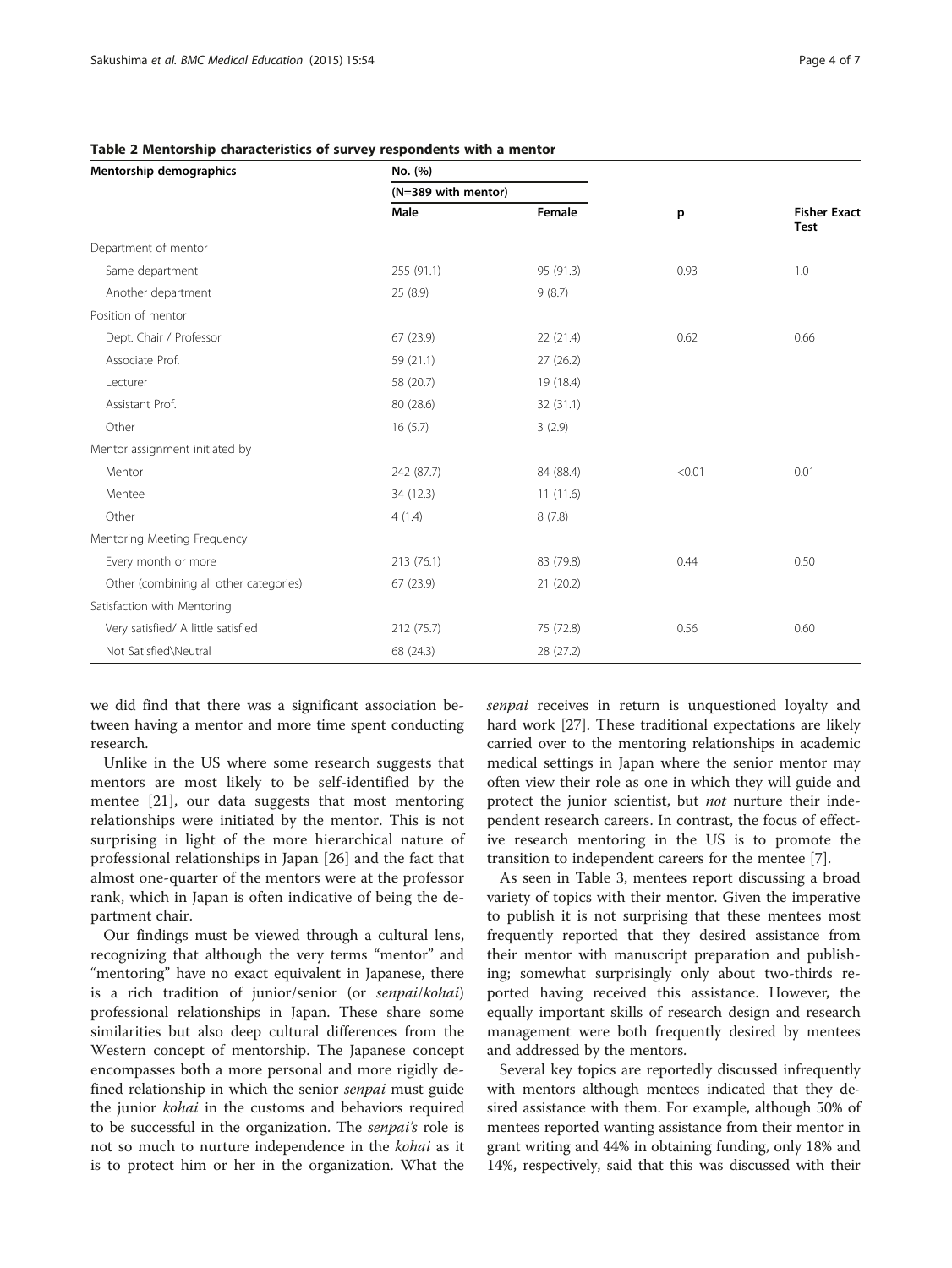<span id="page-4-0"></span>

|                              | Table 3 Topics reported by respondents as a received or |
|------------------------------|---------------------------------------------------------|
| as a desired mentoring need* |                                                         |

| <b>Topic</b>                                 | Received by<br>mentee N (%) | Desired by<br>mentee N (%) |  |
|----------------------------------------------|-----------------------------|----------------------------|--|
| Manuscript preparation/publishing            | 236 (61)                    | 352 (90)                   |  |
| Research Design                              | 337 (87)                    | 350 (90)                   |  |
| Research management                          | 346 (89)                    | 340 (87)                   |  |
| Presentation/posters                         | 268 (69)                    | 296 (76)                   |  |
| Computer skills/statistical skills           | 130(33)                     | 282 (72)                   |  |
| Translational research skills                | 34(9)                       | 211 (54)                   |  |
| Grant writing                                | 71 (18)                     | 195 (50)                   |  |
| Networking nationally and<br>internationally | 64 (16)                     | 189 (49)                   |  |
| Obtaining funding                            | 56 (14)                     | 173 (44)                   |  |
| Clinical care                                | 144 (37)                    | 162 (42)                   |  |
| Networking on campus                         | 71 (18)                     | 135 (35)                   |  |
| Long-term career planning                    | 61 (16)                     | 134 (34)                   |  |
| Teaching                                     | 20(5)                       | 124 (32)                   |  |
| Time management                              | 62 (16)                     | 97 (25)                    |  |
| Developing an educator's portfolio           | 38 (10)                     | 96 (25)                    |  |
| Understanding promotion and tenure           | 14(4)                       | 71 (18)                    |  |
| Balancing personal/professional<br>demands   | 87 (22)                     | 66 (17)                    |  |
| Communicating effectively with<br>colleagues | 63 (16)                     | 61 (16)                    |  |
| Preparation of Curriculum Vitae              | 6(2)                        | 55 (14)                    |  |
| Review promotion/merit packet                | 12(3)                       | 47 (12)                    |  |

\*Denominator of N=389 was used for calculation of % in both columns.

mentor. Likewise, most reported that they wanted assistance in computer and statistical skills and a third wanted assistance in long-term career planning, but these topics were infrequently addressed in the mentoring meetings. It is clearly challenging for early career physician-scientists to progress in their careers as researchers with inadequate training in these key skills and without explicit discussions with their mentors about long-term career planning.

While our findings suggest that access to mentorship is not a barrier for early career physician-scientists in Japan, the content of the mentoring discussions does not appear to adequately address their needs. Future research in Japan should address these gaps in mentor knowledge and competencies. Recent research from the US has begun to shed light on the qualities of outstanding mentors [[29\]](#page-5-0), the core competencies of research mentors, and how to measure competencies and provide feedback [[22,30-33](#page-5-0)]. The challenge for Japanese educators and policy makers is how to apply these findings and emerging instruments to the Japanese context so as to build on the strengths of the mentoring relationships in Japan while respecting cultural norms and traditions.

As reported in Table [1](#page-2-0), we were surprised to find that the majority of the early career physician-scientist mentees in our survey reported that they did not have an intention to pursue a research career, and that there was no difference between those with and without a mentor. A vital skill for a research mentor is to understand and support their mentee's sense of self-efficacy to pursue a research career, which in turn impacts their intention to successfully pursue this career. Perceived self-efficacy is a strong predictor of behavior; people tend to avoid activities that they believe they cannot carry out, and engage in activities they judge themselves capable of handling [[34,35\]](#page-6-0). The social cognitive career theory (SCCT) [\[36\]](#page-6-0) demonstrates that person-environment interactions from learning experiences influence perceived career self-efficacy and careerspecific outcomes, including the academic path toward a scientific career goal [[36](#page-6-0)].

Our findings that most mentees in our survey have an identified mentor provide some cause for optimism. The next steps would be the implementation of a national program to train research mentors in Japan according to a model such as the National Research Mentoring Network recently announced by the U.S. National Institutes of Health. Such a program can help to incorporate "high touch" career development at each stage of training in order to support early career physician-scientists' intentions to pursue a research career. However, our results also highlight clear challenges resulting from the current research-training framework, as well as identified mismatches in the mentoring content that trainee's desire, and that which is currently delivered.

Our findings should be interpreted in light of some limitations. First, Using a cross sectional design, participants were drawn from 6 of the 51 public academic graduate schools of medicine in Japan. This design allowed us to gather a broad snapshot of mentoring in Japan but limited our ability to understand the causal relationships between mentoring and other outcomes of interest. Second, our findings are limited by the fact that we surveyed only mentees, not their mentors. Research on mentors in Japan will help to provide a fuller picture of mentoring relationships. Third, the low response rate and our lack of data on non-respondents also may limit the generalizability of our findings. The fact that mentorship is a relatively new concept in Japan may have dissuaded some participants from completing the survey. Finally, this study focused on mentorship in the context of research careers. We did not evaluate the reasons that physician-scientists did not complete graduate school. Our results therefore represent characteristics of potential mentees who stay in graduate school and have an opportunity to pursue their research. However, because the educational framework of all graduate schools of medicine are established at the national level, and there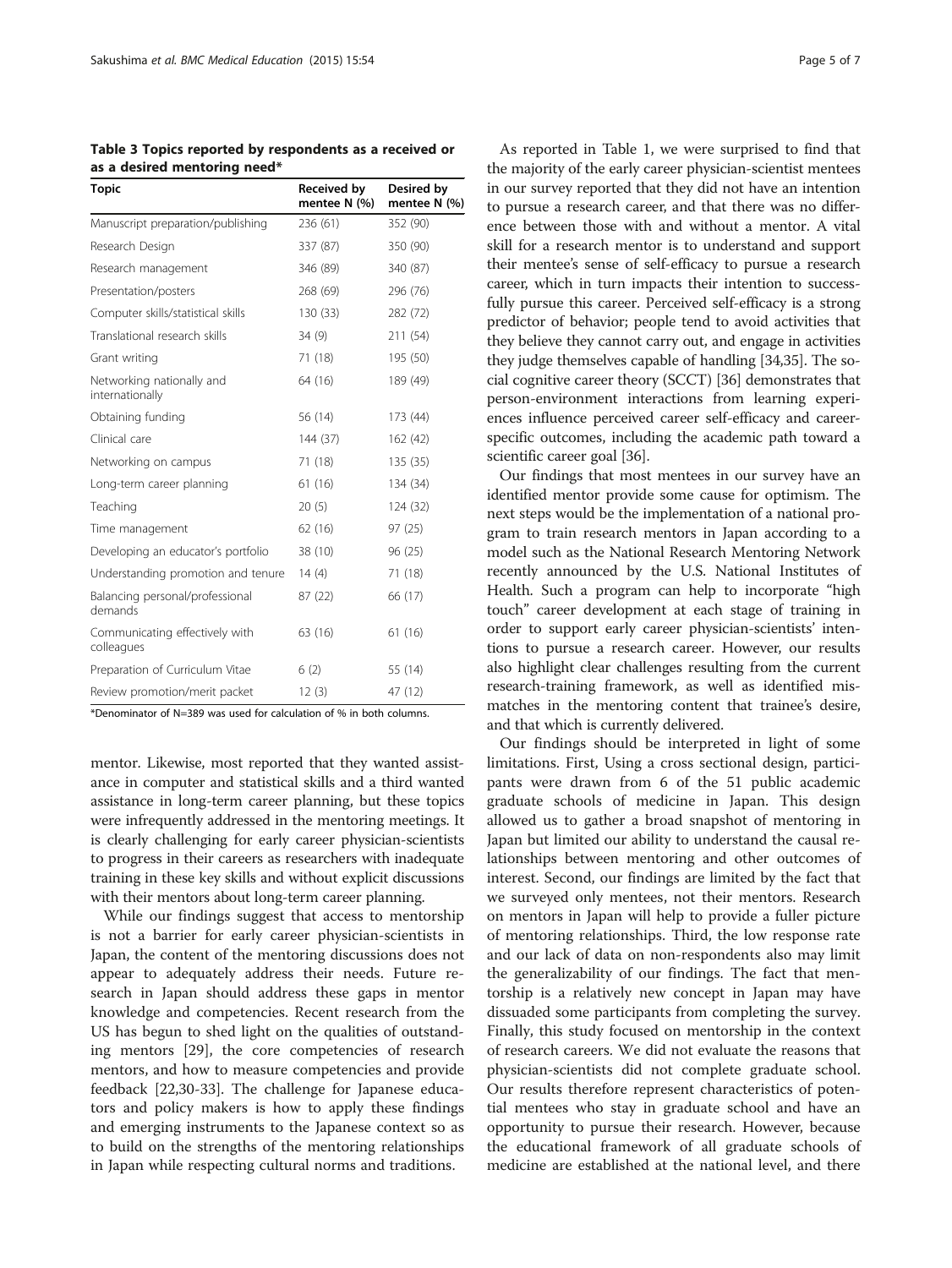### <span id="page-5-0"></span>Conclusions

In conclusion, we found that mentoring is common in academic medical research centers in Japan, but that many of the early career physician-scientists receiving mentoring did not intend to pursue research careers after graduation. More emphasis on career mentorship and formalized mentor training in Japan will provide mentors with the knowledge and skills to help their mentees to develop the sense of self-efficacy required to pursue careers in research.

#### Competing interests

The authors declare that they have no competing interests.

#### Authors' contributions

K Sakushima, HM, SF, and MF have made substantial contributions to conception, design, acquisition of data, analysis and interpretation of data, and drafting manuscript. K Sada, JK, TS, NK, MN, JM, and HM contributed to acquisition of data and drafting of the manuscript. All authors read and approved the final manuscript.

#### **Acknowledaments**

The authors wish to thank Dr. Masahiro Kihara for his support of the project, Christy Boscardin, PhD for statistical assistance and Ms. Amy Markowitz for her able assistance in preparation of the manuscript.

#### Funding/Support

This study was supported by a grant-in-aid from the Ministry of Health, Labour and Welfare in Japan, 'Development of Clinical Research Fellowship' (Grant no: H21-007). Dr. Feldman was supported in part by Fulbright Japan.

#### Previous presentations

An oral abstract of this work was presented at the Japanese Society of Medical Education, Yokohama, Japan, July 2012.

#### Author details

<sup>1</sup>Hokkaido University Graduate School of Medicine, Sapporo, Japan. 2 Department of Healthcare Epidemiology, Kyoto University School of Public Health, Sapporo, Japan. <sup>3</sup>Department of Healthcare Epidemiology, Kyoto University School of Public and Health Center for Innovative Research for Community and Clinical Excellence, Kyoto, Japan. <sup>4</sup>Department of Medicine and Clinical Science, Okayama University Graduate School of Medicine, Dentistry and Pharmaceutical Science, Okayama, Japan. <sup>5</sup>Department of General Internal Medicine, Kanazawa University Hospital, Kanazawa, Japan. <sup>6</sup>Saga University Community Medical Support Institute, Saga, Japan. <sup>7</sup>Ehime University Medical Education Center, Toon, Japan. <sup>8</sup>Department of Respiratory Medicine, Hokkaido University Graduate School of Medicine, Sapporo, Japan. <sup>9</sup>Department of Medical Education, Shinshu University, Matsumoto, Japan. 10Department of Medicine and Associate Vice Provost for Faculty Mentoring at the University of California, 1545 Divisadero, Suite 315, San Francisco, CA 94143-0320, USA.

#### Received: 1 May 2014 Accepted: 4 March 2015 Published online: 19 March 2015

#### References

- Ley TJ, Rosenberg LE. The physician-scientist career pipeline in 2005: build it, and they will come. JAMA. 2005;294:1343–51.
- 2. Wyngaarden JB. The clinical investigator as an endangered species. N Engl J Med. 1979;301:1254–9.
- 3. Goldhamer ME, Cohen AP, Bates DW, Cook EF, Davis RB, Singer DE, et al. Protecting an endangered species: training physicians to conduct clinical research. Acad Med. 2009;84:439–45.
- 4. Schafer AI. The vanishing physician-scientist? Transl Res. 2010;155:1–2.
- 5. Miller ED. Clinical investigators–the endangered species revisited. JAMA. 2001;286:845–6.
- 6. Gordon R. The vanishing physician scientist: a critical review and analysis. Account Res. 2012;19:89–113.
- 7. Bruce ML, Bartels SJ, Lyness JM, Sirey J, Sheline Y, Smith G. Promoting the transition to independent scientist: a National Career Development Program. Acad Med. 2011;86:1179–84.
- 8. Reynolds HY. In choosing a research health career, mentoring is essential. Lung. 2008;186:1–6.
- 9. ICRAM (the International Campaign to Revitalise Academic Medicine): agenda setting. BMJ. 2004;329:787–789.
- 10. Koike S, Ide H, Imamura T. Physician-scientists in Japan: attrition, retention, and implications for the future. Acad Med. 2012;87:662–7.
- 11. Borges NJ, Navarro AM, Grover A, Hoban JD. How, when, and why do physicians choose careers in academic medicine? A literature review. Acad Med. 2010;85:680–6.
- 12. Yamazaki Y, Uka T, Shimizu H, Miyahira A, Sakai T, Marui E. Japanese medical students' interest in basic sciences: a questionnaire survey of a medical school in Japan. Tohoku J Exp Med. 2013;229:129–36.
- 13. Fukuhara S, Sakushima K, Nishimura M. Nurturing clinician investigators is the best way to promote innovative drug development from academia. Brain Nerve. 2012;64:225–8.
- 14. Onishi H, Yoshida I. Rapid change in Japanese medical education. Med Teach. 2004;26:403–8.
- 15. Teo A. The current state of medical education in Japan: a system under reform. Med Educ. 2007;41:302–8.
- 16. Suzuki Y, Gibbs T, Fujisaki K. Medical education in Japan: a challenge to the healthcare system. Med Teach. 2008;30:846–50.
- 17. Kozu T. Medical Education in Japan. Acad Med. 2006;81:1069–75.
- 18. Hayashino Y, Fukuhara S, RESPEQT study group. Residents' interest in academic career is not low. Nihonijishinpou. 2009;4422:70–4.
- 19. Leonard JC, Ellsbury KE. Gender and interest in academic careers among first-and third-year residents. Acad Med. 1996;71:502–4.
- 20. Murillo H, Reece EA, Snyderman R, Sung NS. Meeting the challenges facing clinical research: solutions proposed by leaders of medical specialty and clinical research societies. Acad Med. 2006;81:107–12.
- 21. Shea JA, Stern DT, Klotman PE, Clayton CP, O'Hara JL, Feldman MD, et al. Career development of physician scientists: a survey of leaders in academic medicine. Am J of Med. 2011;124:779–87.
- 22. Fleming M, Burnham E, Huskins WC. Mentoring translational science investigators. JAMA. 2012;308:1981–2.
- 23. Keyser DJ, Lakoski JM, Lara-Cinisomo S, Schultz DJ, Williams VL, Zellers DF, et al. Advancing institutional efforts to support research mentorship: a conceptual framework and self-assessment tool. Acad Med. 2008;83:217–25.
- 24. Feldman MD, Arean PA, Marshall SJ, Lovett M, O'Sullivan P. Does mentoring matter: results from a survey of faculty mentees at a large health sciences university. Med Educ Online. 2010;15:1–8.
- 25. Sambunjak D, Straus SE, Marusic A. Mentoring in academic medicine: a systematic review. JAMA. 2006;296:1103–15.
- 26. Mishina H, Yokoyama Y, Feldman MD, Kakudate N, Fukuhara S. Qualitative research for investigating the factors that facilitate or interfere with mentoring in medical education for clinical research. Med Educ Jpn. 2011;42:75–80.
- 27. Mishina H, Sakushima K, Sada K, Koizumi J, Sugioka T, Kobayashi N, et al. Gender differences in preferences for mentoring styles and topics in academic medicine in Japan. Med Educ Jpn. 2014;45:1–7.
- 28. Darling N, Hamilton S, Toyokawa T, Matsuda E. Naturally occurring mentoring in Japan and the United States: social roles and correlates. Am J Community Psychol. 2002;30:245–70.
- 29. Bright MI. Can Japanese mentoring enhance understanding of western mentoring? Employee Relations. 2005;24:325–39.
- 30. Cummings P. Methods for estimating adjusted risk ratios. Stata J. 2009;9:175–96.
- 31. Cho CS, Ramanan RA, Feldman MD. Defining the ideal qualities of mentorship: a qualitative analysis of the characteristics of outstanding mentors. Am J Med. 2011;124:453–8.
- 32. Anderson L, Silet K, Fleming M. Evaluating and giving feedback to mentors: new evidence-based approaches. Clin Trnsl Sci. 2012;5:71–7.
- 33. Pfund C, House S, Spencer K, Asquith P, Carney P, Masters KS, et al. A research mentor training curriculum for clinical and translational researchers. Clin Transl Sci. 2013;6:26–33.